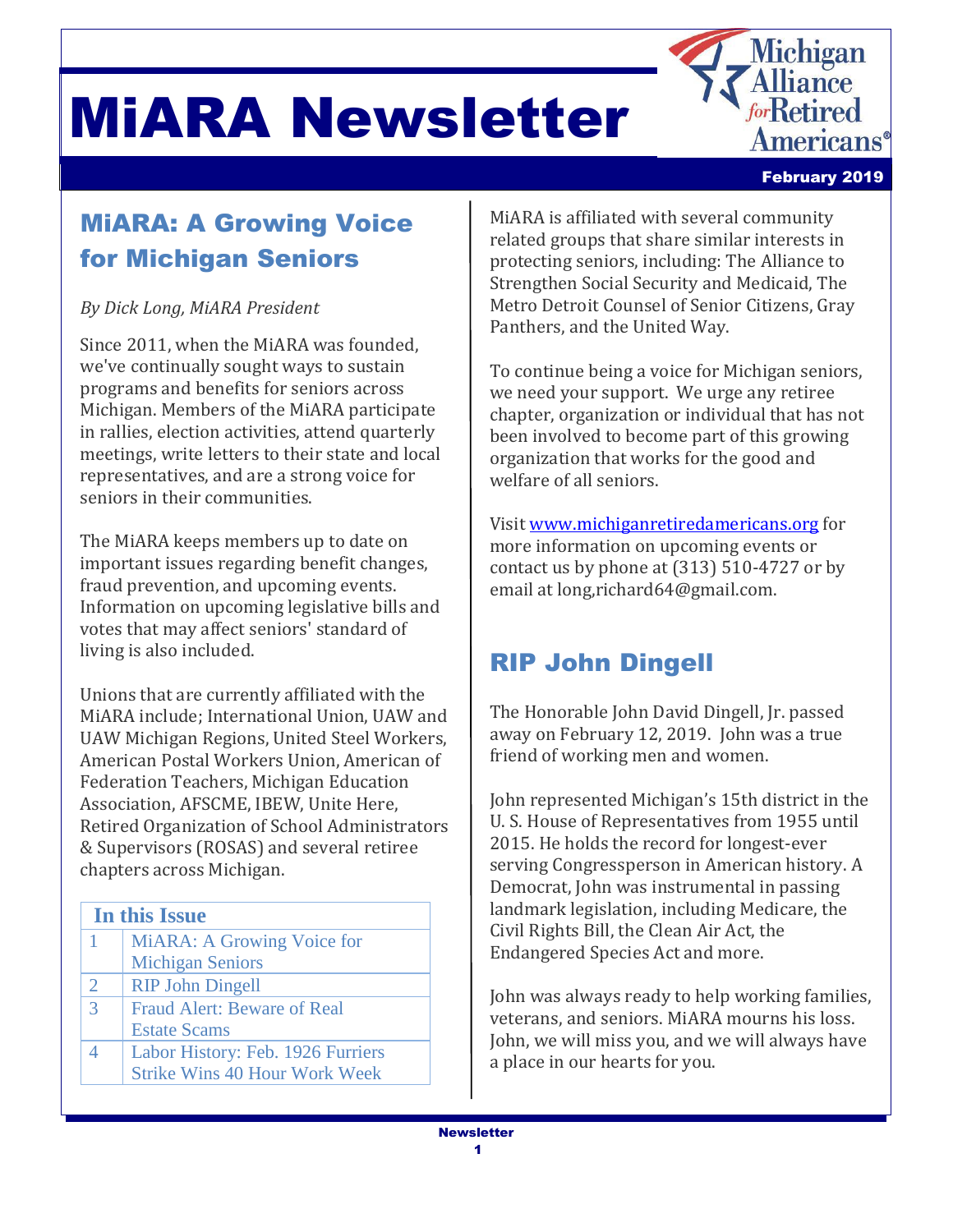## Fraud Alert: Beware of Real Estate Scams

Real estate fraud is a growing problem in the United States, and senior citizens are especially at risk of being targeted in such scams.

According to information from the Women's Institute for a Secure Retirement, deed theft and foreclosure rescue scams are tricks used to steal property from unsuspecting seniors. And, they are becoming more prevalent. Feeding off the fear of losing their homes, many seniors fall prey to these scams.

#### **Deed Thefts**

The thieves select a target who owns their home outright or second homes that show signs of neglect and disuse. They then complete a blank deed showing the property owner is transferring it to someone else. The county clerk unknowingly accepts the deed, a fee is paid by the thieves, and the new, false deed, is recorded. This false deed now serves as the official record of ownership.

The thieves use it to take out a mortgage. When the mortgage process is complete, the thieves cash the check and disappear. The bank forecloses on the property to collect its money and only then do the true homeowners learn of the fraud.

#### **Foreclosure Rescue Scams**

A con artist or scammer tricks senior home owners out of their money by promising to help with their mortgage payments. The scammer contacts a distressed homeowner and makes an offer to save the home from foreclosure. The scammer vanishes after draining as much money out of the victim as possible, through fees or charges. Sometimes, the scammer also tricks the property owner into handing over the property by having the owner sign for a "new" loan. This crosses over into deed theft.

Victims may spend thousands of dollars in legal representation to defend themselves against the mortgage company and thousands more to repair their credit rating and reputation. The homeowner's credit rating may be destroyed in the process as it appears that they have defaulted on their mortgage.

Depending on the circumstances of the fraud, the notary and home appraiser may be investigated wasting time and money responding to requests relating to the scam. Responding to these requests can costs thousands of dollars.

#### **Tips to Protect Yourself**

The Wayne County Mortgage and Deed Fraud Unit offers the following tips to protect yourself from being taken advantage of.

- Check your deed status at your county register of deeds as often as you would check your credit score and sign up for fraud alerts if possible.
- Keep your original deed, mortgage, and title paperwork.
- Vacant or abandoned looking properties are an easy target. If you do not live at a property that you own, make sure that you check on it frequently (or designate someone that you trust to check on it) and maintain the yard.
- When buying property remember, a quit claim deed does not guarantee ownership rights. Consult an attorney and do due diligence by performing a title search and checking whose names the taxes or utilities are in.

(*Continued on Page 3*)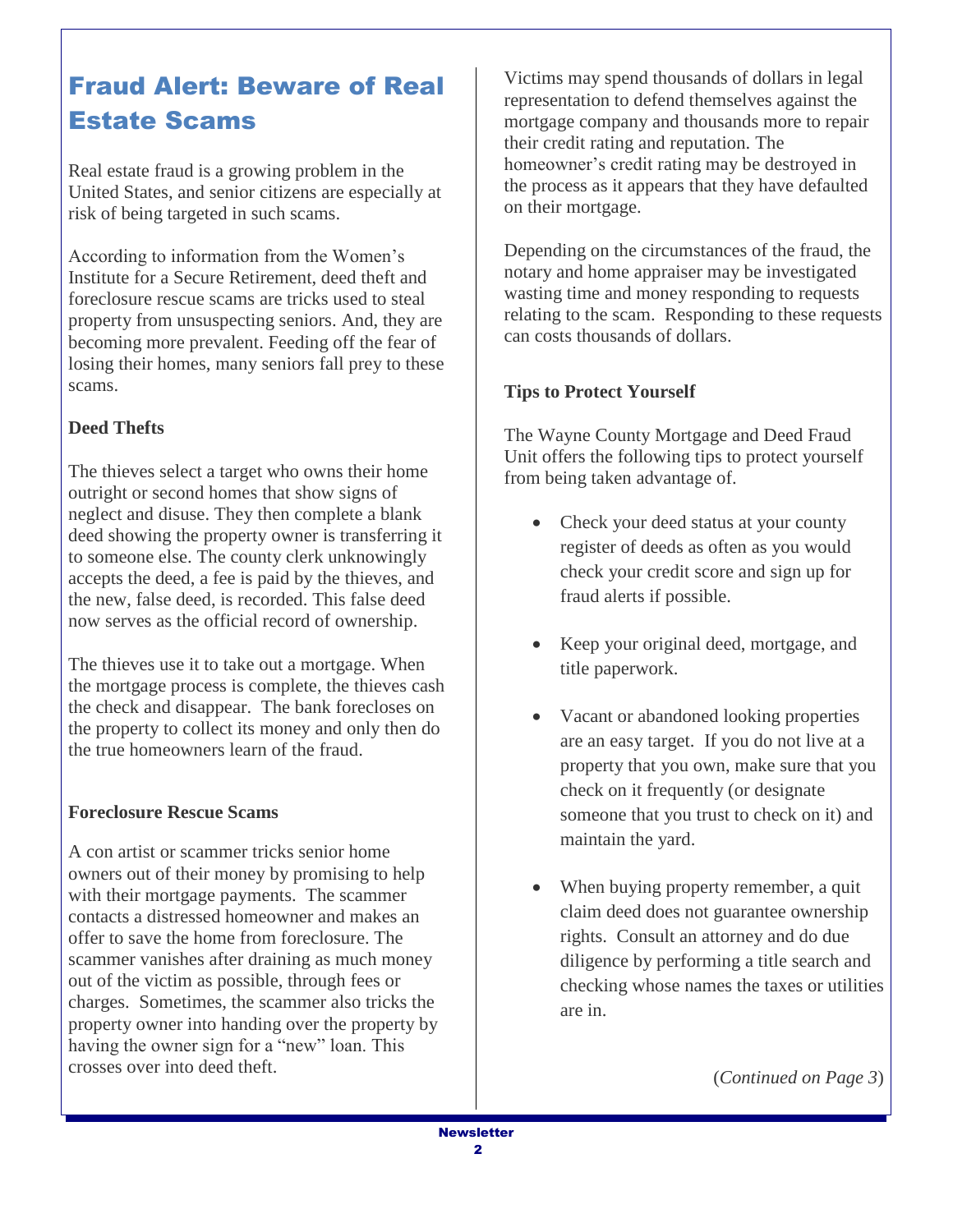### Fraud Alert: Beware of Real Estate Scams (Continued)

- Avoid paying cash for a property or giving money to a person who claims that they will help you with your mortgage. Always get a receipt.
- Sign all documents in front of a notary.
- Make copies of and save all paperwork involved.

Wayne County offers residents the opportunity to sign up for their Fraud Alert program. This is an easy way to monitor your land records and warn you of potential fraud. Check with your county to see if they offer a fraud alert service.

Remember, if something seems too good to be true, it probably is.

# Labor History: Feb. 1926 New York Furriers Strike Wins 40 Hour Work Week

*Information from this article was taken from the website for the American Postal Workers Union, which lists important labor history events by month. [www.apwu.or/labor-history-articles]*

On February 16, 1926, 12,000 New York furriers belonging to the International Fur and Leather Workers Union began a seventeen-week strike. Strikers varied in background, including people of Italian, Jewish, Greek and African-American heritage, but they knew that by acting together, they were in a better position to bargain and fought together for a five-day work week with no reduction in pay.

Through the leadership of Ben Gold, strikers joined with members of various unions and allied

organizations, including the New York State Federation of Labor, the Amalgamated Clothing Workers of America and the International Ladies' Garment Workers' Union.

With the strikers' unity and support from allies across the state, the employers saw they could not win and finally agreed to a new contract on June 11th.

The contract gave an unprecedented benefit package to the workers, including an end to overtime from December through August, time-and-a-half overtime pay for half-days from September to November, a ten percent wage increase, ten paid holidays, and a ban on subcontracting.

It was also the first contract the union negotiated that included a five-day, 40-hour work week, which in turn created more jobs and less unemployment.

The strike strengthened the unity between the New York City and state-wide unions for decades to come. With that solidarity, they would all soon win the benefits the furriers had gained in their collective bargaining agreements

#### **\*\*\*\*\*\*\*\*\*\*\*\*\*\*\*\*\*\*\*\*\*\*\*\*\*\*\*\*\*\*\*\*\***

#### **MiARA Executive Board**

Dick Long, President, (UAW) Henry Lykes, Executive Vice-President, (AFSCME) Jay McMurran, 1<sup>st</sup> Vice-President, (USW) Charlie Robinson, Treasurer, (AFT-MICHIGAN) Judy Foster, Secretary, (MEA)

Board Members from State Sustaining Organizations

Warren Danford, (UAW) Arthur Kroll, (USW) Jack Schneider, (MEA) Bob Sisler, (AFL-CIO)

Newsletter Editor: Jack Schneider Copy Editor: Krista Schneider

**\*\*\*\*\*\*\*\*\*\*\*\*\*\*\*\*\*\*\*\*\*\*\*\*\*\*\*\*\*\*\*\*\*\***